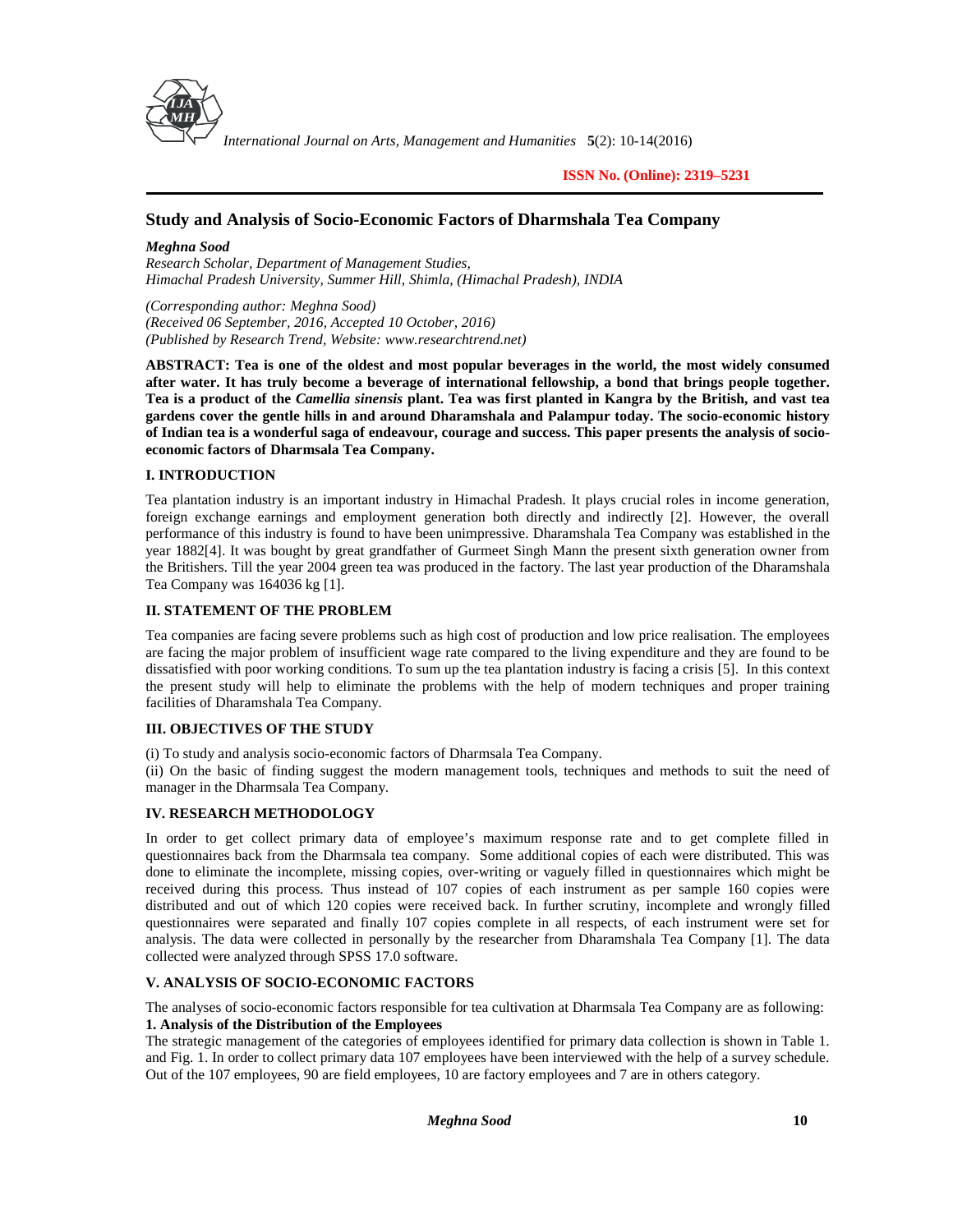## **Table 1: Distribution of the Employees.**

| S. No.           | Category                     | <b>Frequency</b> | Percentage |
|------------------|------------------------------|------------------|------------|
|                  | Field supervisors/officers   |                  | 4.67       |
|                  | <b>Field Workers</b>         | 85               | 79.43      |
|                  | Factory supervisors/officers |                  | 2.80       |
|                  | Factory workers              | 10               | 9.34       |
|                  | Others                       |                  | 3.73       |
| Total Employees: |                              | 107              | 100        |



**Fig. 1.** Distribution of the Employees.

It may be noted that 79.43 percent of the total respondents are field workers and 4.67 per cent, field supervisors/officers, Factory worker account for 9.34 per cent and factory supervisors/officers, 2.8 per cent and 3.73 are other employee.

## **2. Analysis of Gender wise classification of employees**

Tea plantation industry is considered to be a labour intensive industry providing massive employment to rural people, particularly women. Out of the total respondents surveyed 53.27 per cent are males and 46.73 percent, females. Table 2 and Fig. 2 shows gender-wise categorization of the employees.

| Table 2: Gender Wise Classification of Employees. |  |  |  |
|---------------------------------------------------|--|--|--|
|---------------------------------------------------|--|--|--|

| S. No. | Gender | <b>Frequency</b> | Percentage |
|--------|--------|------------------|------------|
|        | Male   | --<br>ا ب        | 53.27      |
|        | Female | 50               | 46.73      |
| Total: |        | 107              | 100        |



**Fig. 2.** Gender wise Classification of Employees.

In order to study whether there is any difference in the proportion of male and female employment the t - test is applied.

#### **3. Analysis of the Job Status**

Out of the 107 respondents 85 respondents are field workers, (79.5 percent of the total respondents). Since plucking is the main field work which is done mainly by females, out of the 85 field workers, 46.73 percent are females. Five per cent of the total respondents are field supervisors/officers. Field supervising is done by male workers so all the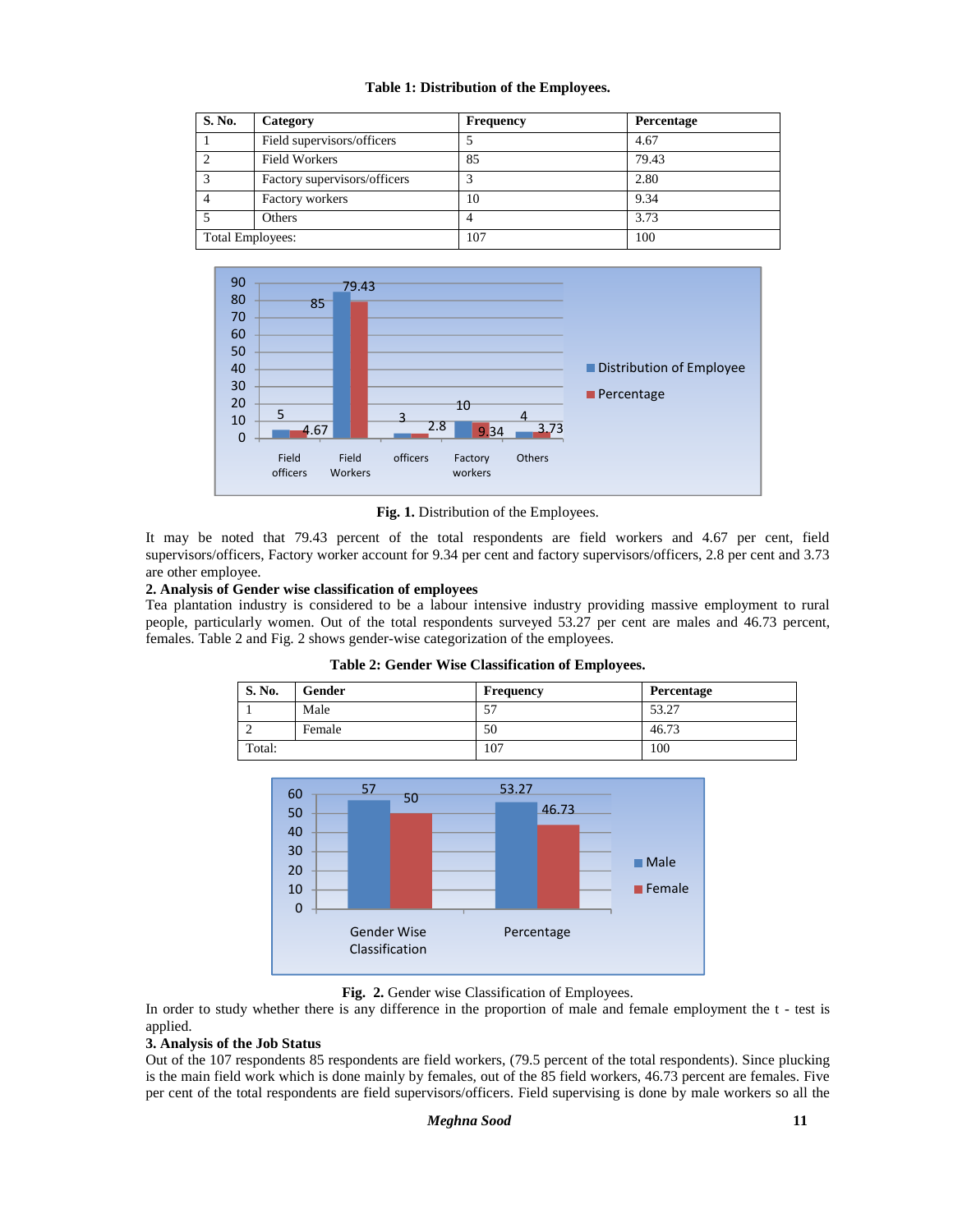respondents (5 respondents) are males. 9.5 per cent of the total respondents are factory workers, (10 respondents) and three per cent of the total respondents are factory supervisors/officers (3 respondents). Since majority of the factory workers are males, all respondents in the factory are males.

## **4. Analysis of Age distribution**

Of the 107 sample respondents in different categories no respondent is below 15 years of age as shown in Fig. 3 and Table 3. The Child labour was not found in the estates. 30% of the total respondents fall within the age group of 15 and 20 years, 40 % between 21 and 30 years, 31 per cent, between 31 and 40 years, 3 percent between 41 and 50 years and 1percent above 50 years. Table 6.5 shows that maximum labour fall under the age of 21 to 30 years i.e. 40%.

| <b>S. No.</b> | <b>Age Group</b> | <b>Frequency</b> | Percentage |
|---------------|------------------|------------------|------------|
|               | $15-20$          | 32               | 29.90      |
|               | $21 - 30$        | 42               | 39.25      |
|               | $31 - 40$        | 27               | 25.23      |
|               | $41 - 50$        |                  | 3.73       |
|               | 51 and above     |                  | 1.86       |
|               | Total            | 107              | 100        |

**Table 3: Age-Wise Classification of Employees.**



**Fig. 3.** Age-Wise Classification of Employees.

In order to examine whether there is any association between the ages of the employees the Chi-square test is applied. The chi-square statistic is 0.0523. The p-value is .81906. This result is not significant at  $p < .05$ .

# **5. Analysis of Level of Education**

From the sample survey it is clear that 14.02 percent of the workers are illiterate as shown in Table 4. The 18.69 percent of the respondents are coming under the category having,  $1<sup>st</sup>$  to  $5<sup>th</sup>$  standard education. 46.73 percent having  $6<sup>th</sup>$  to 10<sup>th</sup> standard education, 20.56 percent 11<sup>th</sup> and above standard education and 14.02 percent no education at all. Table 4 shows the level of education of the employees. The education-wise categorisation is diagrammatically represented in Fig. 4.

| S. No. | <b>Education</b>         | <b>Frequency</b> | Percentage |
|--------|--------------------------|------------------|------------|
|        | $1st$ to $5th$ Standard  | 20               | 18.69      |
|        | $6th$ to $10th$ Standard | 50               | 46.73      |
|        | 11 Standard and above    | 22               | 20.56      |
|        | No Education             | 15               | 14.02      |
|        | Total                    | 107              | 100        |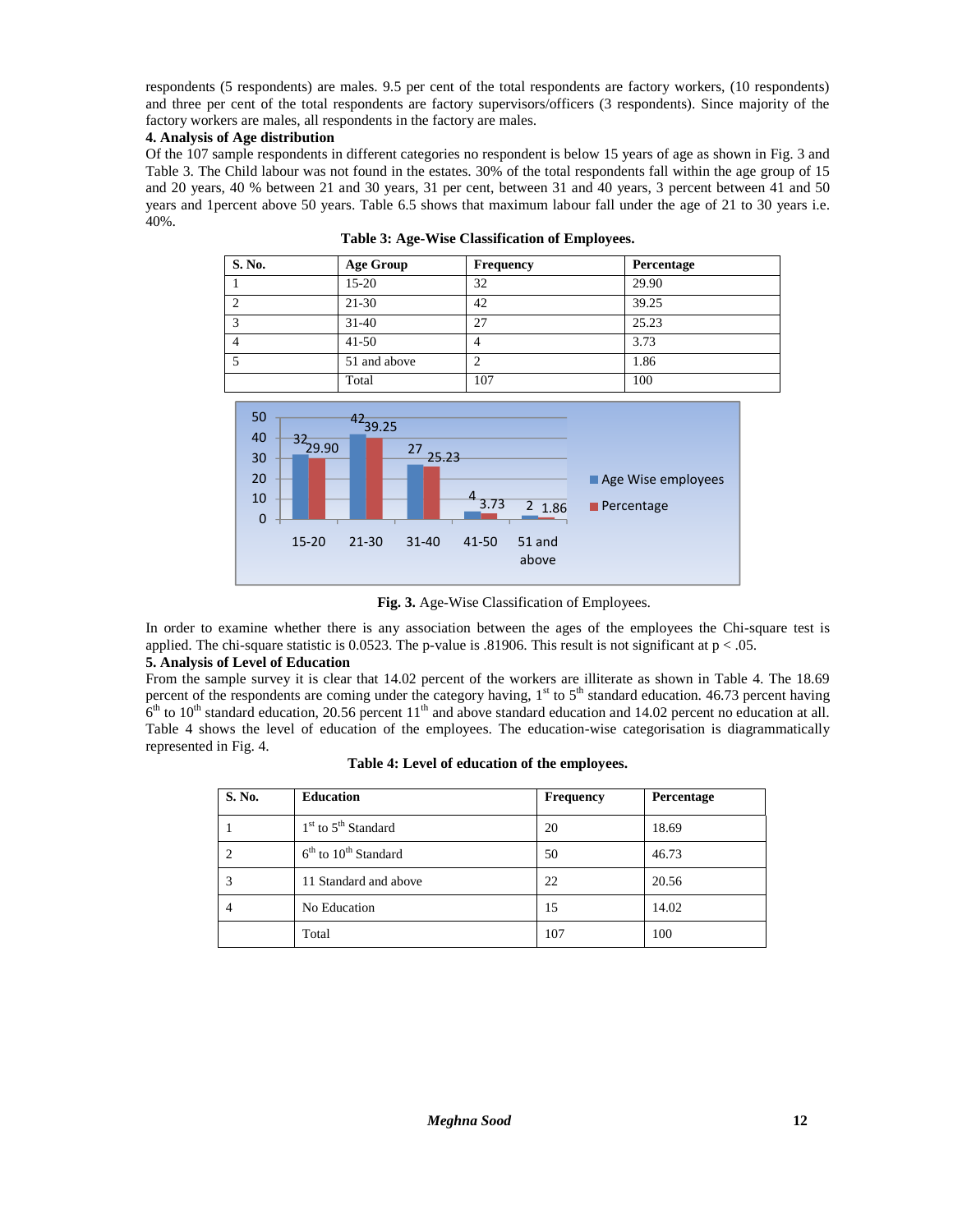

**Fig. 4.** Education wise classification of employees.

## **6. Analysis of Facilities available to the Employees**

The tea plantation employees are not getting almost all the necessary facilities such as housing medical care, day care for children etc. Since most of the employees are from distant places and plantations are situated in remote areas these facilities are essential.

**(i) House:** The Company provides company quarter to their employees.

**(ii) Land:** No additional land is provided to the employees by the company for growing vegetables etc

**(iii) Sanitation:** No proper sanitation facility is provided to the employees.

**(iv) Protective clothing:** Blankets, umbrellas or rain coats are not provided to the employees for protection from rain or cold.

**(v) Medical care:** The Company do not have any dispensaries within the estates. Medical facility is only available to the employees at Government hospitals or dispensaries.

**(vi) Education:** Primary education facility is available to the employee's children at Government schools at nearby places. Since majority of the employees are not well educated so they find it difficult to educate their children.

**(vii) Recreation facility:** Employees are not provided with recreation centers, no provision is available for indoor or outdoor games.

**(viii) Creche:** No crèche facility is provided for the employee's children below the age of six years.

**(ix) Conveyance facility:** No local conveyance is available for employees form their living place to nearby town. Conveyance is a major problem since the Company is far from town.

**(x) Communication:** No telecommunication facility is provided for the employees. No public booth facility is available near the factory/plantation site. No banking facility is available to employees within the estate. Government banks are available which are far away from the plantation and factory area [5].

## **VI. FINDING**

The finding socio-economic factors responsible for tea cultivation at Dharmsala Tea Company are as following:

(i) It is found that 79.43 percent of the total respondents are field workers and 4.67 per cent, field supervisors/officers, Factory worker account for 9.34 per cent and factory supervisors/officers, 2.8 per cent and 3.73 are other employee. Wage is the main income of the employees. More than 90 percent of the employees depend only on plantation job for their income. Since plantations are located in remote areas opportunities for getting any other work is not possible. From the primary survey it is found that all employees are not satisfied with the present wage rate, which is not sufficient to meet their living expenditure. Since the plantations are in remote areas and they live within the plantation areas which are far away from the cities/towns they have to purchase all items from outside sources. Main expenditure of the employees is on food. Since the food items are very costly they are not able to meet other requirements in sufficient manner.

(ii) It is found that 95% of the employees are living in company quarters. It is found that the inside facilities of the quarters are very limited. The company is providing basic facilities to the employees like housing, water supply, sanitation, health etc. But these facilities need to be upgraded and lot need to be changed in the near future.

(iii) Since there is no provision of dispensary or hospital in the plantation area, the employees are forced to go to private hospitals or government hospital in the nearby areas. Also no primary education facility is provided by the company and moreover the government primary schools or higher educational institutions are far away from the plantation. Due to lack of any transportation facility it is very difficult to send children for education.

(iv) In the Dharamshala Tea Company both male and female are employed in tea plantation. The t-test shows that there is no significant difference in the proportion of male and female employment. The age distribution table shows that majority of the employees are in the age group of below 30 years. From the chi-square test it shows that there is no association between age and the employment levels.